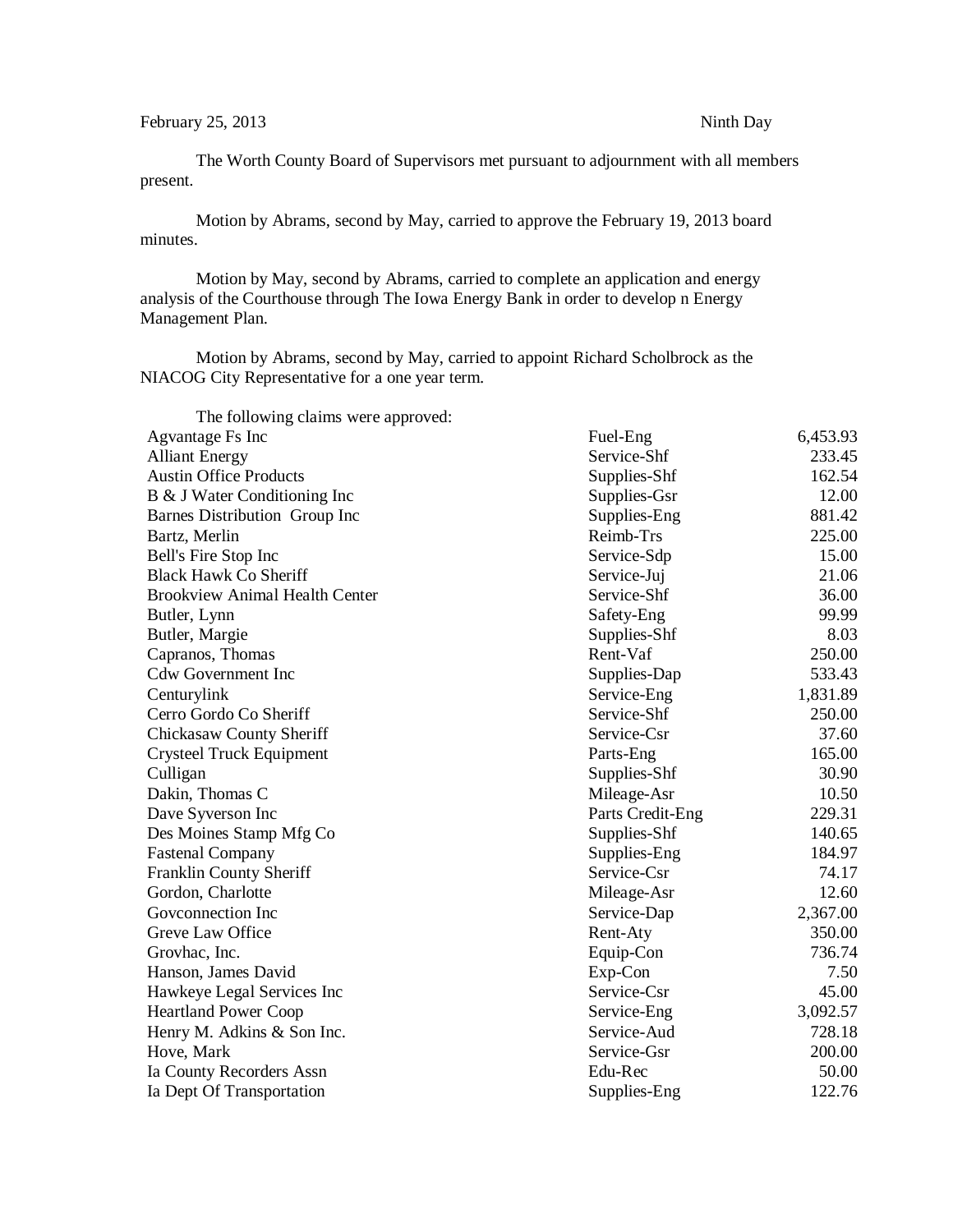Ia Law Enforcement Academy Ia State Assn Of Assessors **Interstate Motor Trucks** Isac Edu Isac Group Health Joe's Collision & Performance Johnson, Harold H Johnson, Teresa Kaman Industrial Technologies Knudtson, Donald Kramer, Noelle Kuennen, Joseph Langenbau, Jay Larsen Plumbing  $&$  Heating Inc Larson Contracting Central Lawson Products Inc. Lexisnexis Low, Richard R Manly Junction Signal Martin, Marty Mason City Business Systems Mc Clure Engineering Co Mediacom Mental Health Ctr Of N Ia Inc Midwest Wheel Companies Napa Auto Parts Niacc Edu Northwood Anchor Northwood Electric Inc Northwood True Value Northwood Welding Inc Northwood-Kensett Csd Edu **Osage Payless Foods** Paetec Service Peopleservice, Inc Pinnacle Quality Insight Pritchard's Of Northwood Inc Reliance Telephone, Inc Rohne, Joel Russell, Joyce Safelite Fulfillment Inc Schoeller, Mark Scott Van Keppel Llc Shred Right Stamp Fulfillment Services, Us Postal Service State Hygienic Laboratory Ver Helst Snyder Drug Verizon Wireless Visa Exp Von Klein Stein Working Dogs

| Edu-Shf             | 145.00     |
|---------------------|------------|
| Dues-Asr            | 350.00     |
| Parts-Eng           | 1,149.84   |
| Edu-Sup             | 130.00     |
| Health Ins Prem     | 49,785.00  |
| Service-Eng         | 60.00      |
| Rent-Phd            | 940.00     |
| Mileage-Phd         | 84.50      |
| Supplies-Eng        | 1,955.75   |
| Mileage-Asr         | 17.85      |
| Mileage-Phd         | 64.50      |
| Service-Gsr         | 169.65     |
| Edu-Shf             | 252.01     |
| Service-Sdp         | 155.39     |
| Project-Ndp         | 159,879.30 |
| Supplies-Con        | 241.30     |
| Service-Aty         | 134.00     |
| Fuel-Asr            | 32.32      |
| Service-Con         | 253.09     |
| Exp-Sup             | 10.20      |
| Service-Phd         | 281.31     |
| Service-Ndp         | 8,155.90   |
| Service-Con         | 18.21      |
| Service-Shf         | 352.00     |
| Supplies-Eng        | 1,347.08   |
| Parts-Eng           | 59.54      |
| Edu-Shf             | 130.00     |
| Service-Con         | 462.59     |
| Service-Eng         | 247.50     |
| Supplies Return-Phd | 468.03     |
| Supplies-Eng        | 285.71     |
| Edu-Con             | 1,000.00   |
| Supplies-Ema        | 113.57     |
| Service-Eng         | 16.11      |
| Service-Wwt         | 11,875.00  |
| Service-Phd         | 150.00     |
| Service-Phd         | 353.45     |
| Service-Shf         | 200.00     |
| Mileage-It/Gis      | 162.75     |
| Mileage-Asr         | 24.15      |
| Service-Shf         | 200.00     |
| Mileage-Csr         | 858.13     |
| Parts-Eng           | 1,501.06   |
| Service-Gsr         | 93.60      |
| Supplies-Phd        | 1,115.20   |
| Service-Con         | 65.00      |
| Supplies-Eng        | 88.58      |
| Service-Vaf         | 416.69     |
| Exp-Phd             | 1,558.33   |
| Service-Shf         | 1,200.00   |